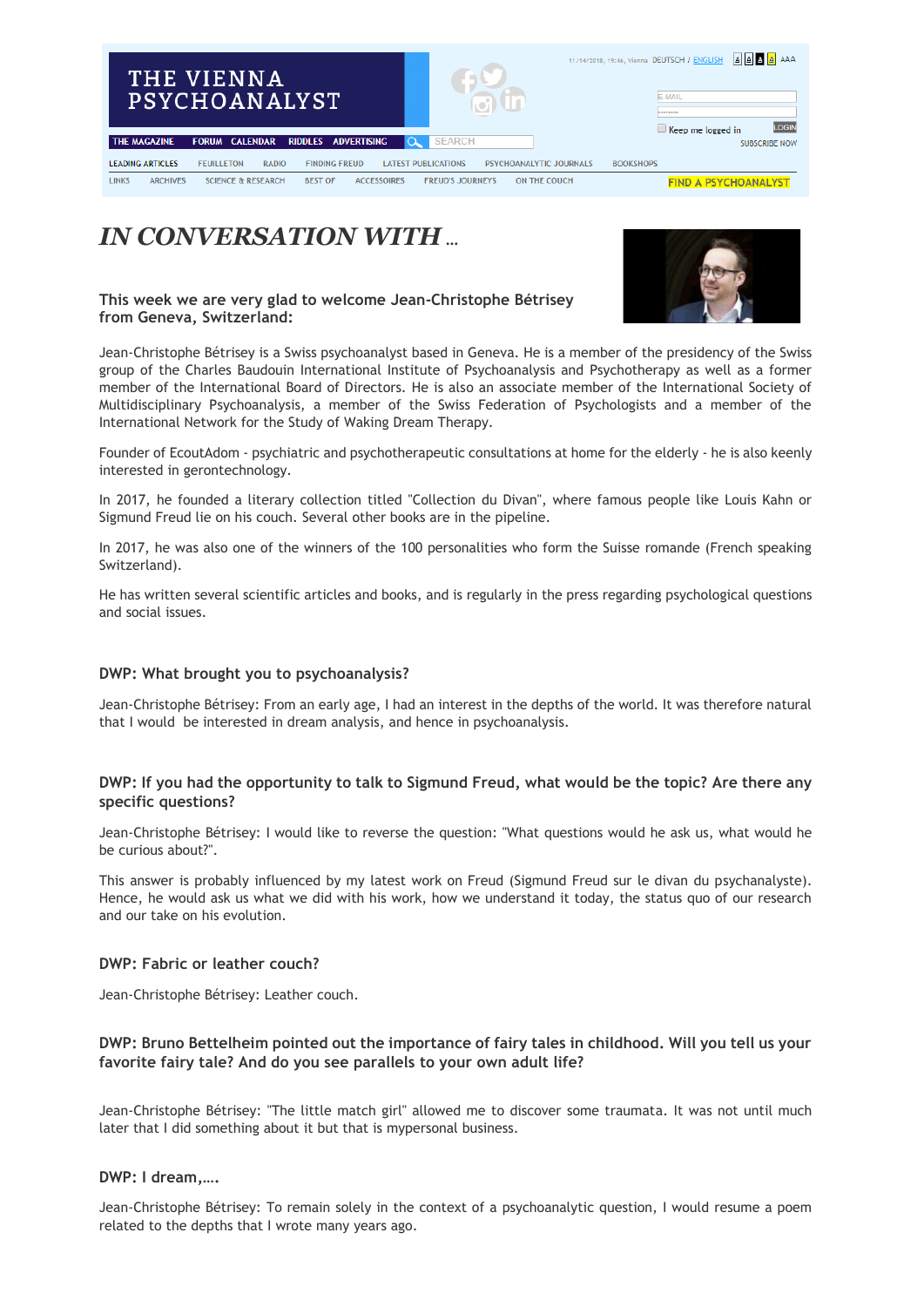The original French version goes like this:

*Dans un petit rêve, je rêve que je rêve D'un lieu avec une température d'or Et des roses à qui l'on demande une trêve Contre des épines laissées sur leurs corps.*

*Ce vaste monde détaché de la pensée Et du cauchemar du mur entaché de blanc N'arrive pas à peindre une émotion pesée Pour abandonner cette relation d'enfant.*

*Pour enfin me lier à cet autre et apprendre, Il me faut baigner dans les profondeurs du feu Qui est tellement vrai qu'il ne peut le comprendre Et n'entend pas ces cris qui coulent de mes yeux.*

## **DWP: What do you find good or particularly good about psychoanalysis and is there anything you do not like about it?**

Jean-Christophe Bétrisey: It is certainly extraordinary work on yourself that you have to undertake, and an equally thorough education. However, I believe that it is necessary to continue developing the technology, so that it can be fully utilized in the 21st century.

### **DWP: What challenges did you have to face during your analytic training?**

Jean-Christophe Bétrisey: In my training as an analyst, the hardest part was not just to remain theoretical, but to become myself. By becoming myself, it was possible for me, to give my patients complete freedom whenever possible, without restricting them with a theory.

### **DWP: Do you have a favorite Freud - quote?**

Jean-Christophe Bétrisey: So one always remains a child of his age, even in what one deems one´s very own.

### **DWP: Are there other psychoanalysts, in addition to Sigmund Freud, who you like to study?**

Jean-Christophe Bétrisey: As one can see in the article I just wrote " Les sept instances de la psychanalyse - Baudouin entre Freud et Jung – *[N.T. The seven instances of psychoanalysis - Baudouin between Freud and Jung]*", I have a very strong interest in Charles Baudouin. I also think it´s important to know the founding fathers and their followers.

**Thank you very much** for this conversation, we are already looking forward to your leading article!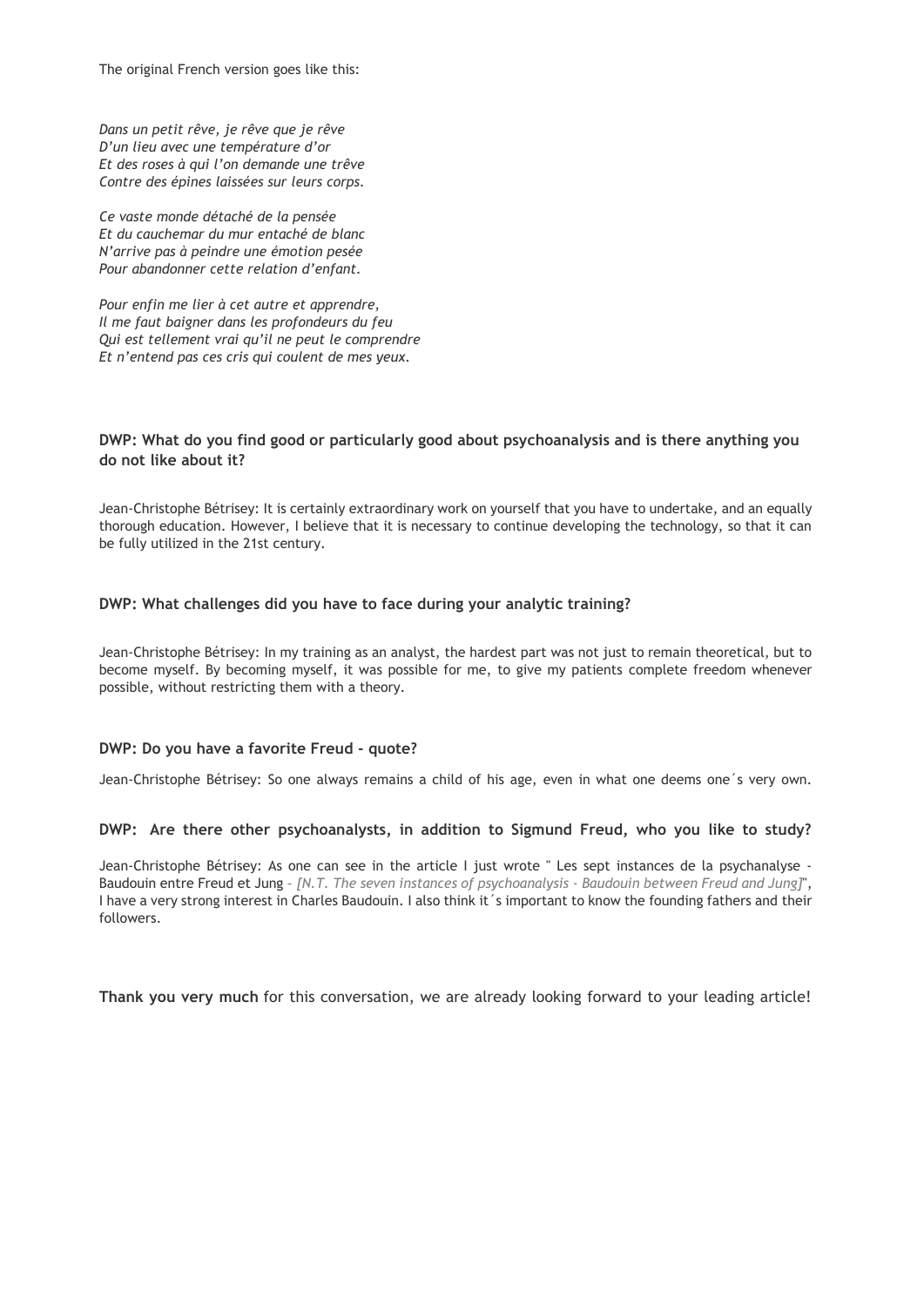# **Article**

## *The seven agencies of psychoanalysis*

## *- Charles Baudouin, between Freud and Jung -*

Author: Jean-Christophe Bétrisey



*"Do your smuggling job, the one you have always done, and that was more than you believed as the job of listening and answering ...". (Baudouin, 1964)*

### **1. Introduction**

To conceive the complementarity of the Freudian agencies (Es, Ego and Super-ego) with the Jungian agencies (Persona, Shadow and Self) and in addition to Charles Baudouin (Automatism), we need to take a closer look at the history of psychoanalytic theory.

To do so, I propose to go back a few steps by briefly presenting the work of Baudouin. He first studied philosophy, and it was suggestion that anchored his vocation. He did a double analysis: Freudian and Jungian because "we only know a method if we live it from a patient's position." (Bétrisey, 2013).

Baudouin has a great deal of intellectual attachment to Freud, but he believes that Freud omits certain aspects, such as Jung´s archetypes of the collective unconscious. With regard to Jung, Baudouin believes that he abandons the factors that shape personality in early childhood.

Open-minded, Baudouin finds fault with not being interested in the other "There is no sense in wondering whether it is better to support Newton or Einstein", he liked to say, "I support physics". This perpetual search for complementarity between Freud, Jung and Adler, led him to establish his own institute in Geneva in 1924 under the patronage of Adler, Allendy, Bachelard, Coue, Flournoy, Freud, Janet, Jung, Laforgue and many others. The first directors were Bovet and Claparède.

We see that Baudouin had an early desire to review the contributions of his masters. He would also say, "after a Freudian analysis we should undergo a Jungian analysis. We have never experienced that the second challenge changes the results or interpretations of the first; rather, it has supplemented and enriched it; sometimes it seemed to bring us into another dimension". And he concludes that Freudian and Jungian education are both indispensable to the practice of depth psychology or the psychology of agencies (Bévand, 1985).

### **2. The seven agencies of psychoanalysis**

As we have seen above, Baudouin has focused on complementarity of agencies, it is however important to emphasize that he has often been misunderstood in the sense that his psychoanalytic theories are not an accumulation of Freudian or Jungian theories, but a complementarity of these. Of course, he also developed his own concepts.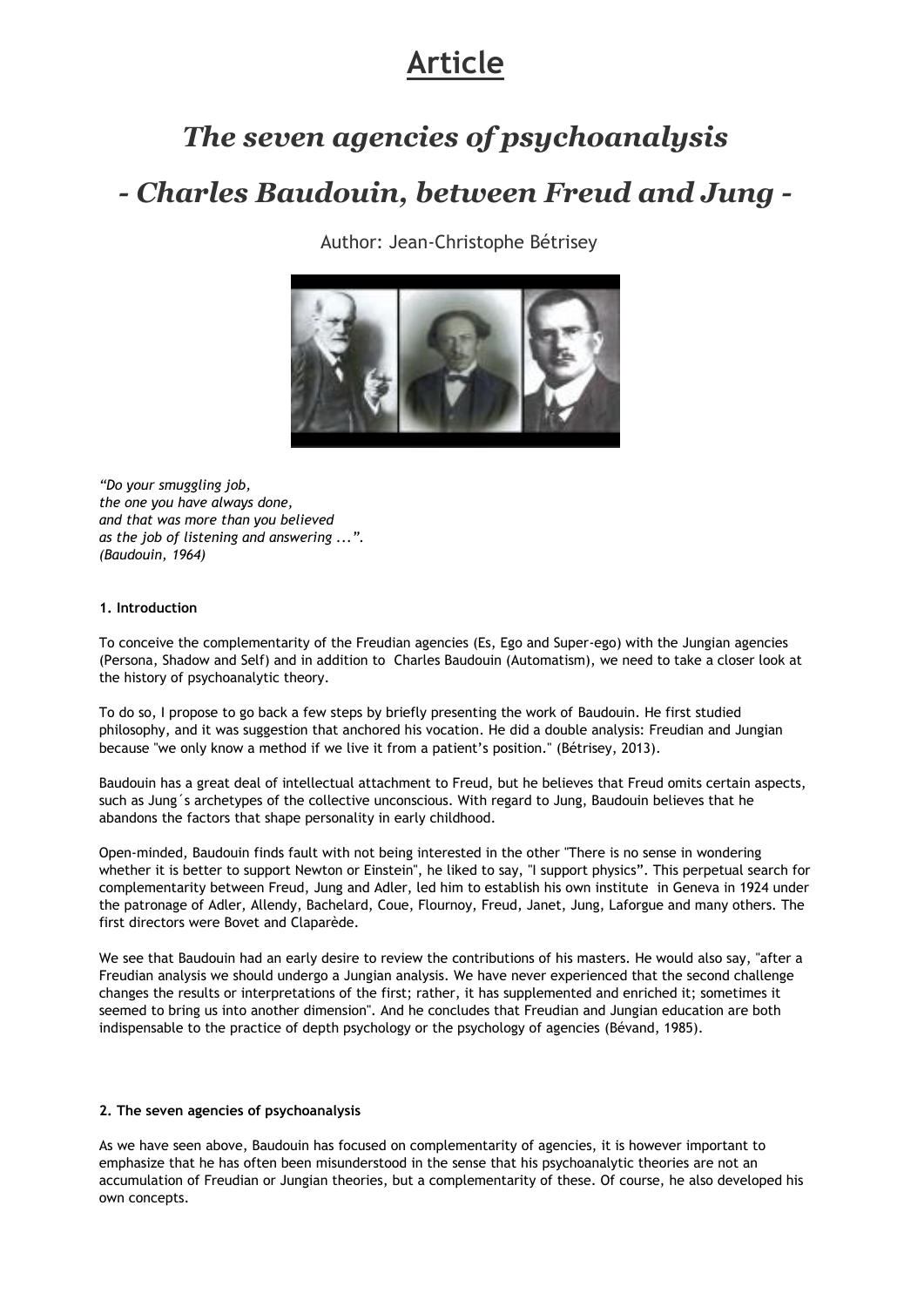### **2.1 The "Septenary"**

The following diagram of the "Septenary" shows a dynamic and lively representation of the "the seven partners of the Ego".



#### We can find here:

- Three Freudian instances: id (or primitive), Ego and Super-ego,
- Three Jungian instances: Persona, Shadow and Self,
- One Baudouinienne instance: the Automatism.

Their contradictions, agreements or complementarities will depend on the perpetually shifting balance of the psychic system (IIPB, 2015). The agencies feed on each other, as we will see below.

#### **2.2 The Automatism**

This instance builds on the reflex activity of the infant and develops during the first year of life. The morals of this agencies are characterized by the guilt of the dissatisfied inner robot.

The images we find in dreams are those of the robot, the automaton or the dislocated puppet. These images refer to repetitions of certain actions, such as those found in the myth of Sisyphus and the Rock or the Danaiden and their sieve (Baudouin, 1950). It creates a frightening picture of the automatism and its mechanical side. Too often misunderstood, it should be noted that the controller can be an interesting alternative.

The "Ego" gradually gives way to the new, fully automated agency. The personality is carried by automatisms; man dehumanized himself, guided by an unchangeable determinism. We see many career choices as a refuge from the turmoil of emotional life. (...) The man who has removed love from his heart is particularly vulnerable, with the danger of turning into a machine and giving up any creative process, similar to Andersen's Nightingale (Andersen, 1963): In the kingdom nothing thrives anymore when the mechanical bird has replaced the wonderful bird.

#### **2.3 The primitive or the Id**

Technically speaking, Baudouin, who was bilingual, suggested the term "primitive", because this translation from German into French seemed more appropriate. In the course of second year, this agency is constructed, as described by Freud in his 2nd edition. He defines it as follows: The id forms the impulse pole of the personality whose content is psychic expression of the impulses, unconscious, partly hereditary and innate, otherwise suppressed and acquired. From an economic point of view, Id is the primary reservoir of psychic energy for Freud; from a dynamic point of view, it comes into conflict with the ego and the superego, which are genetically differentiated (Laplanche and Pontalis, 1976). The Id corresponds well to the principle of pleasure with the image of the monkey, the wild, unleashed elements with a common aggressiveness as common point.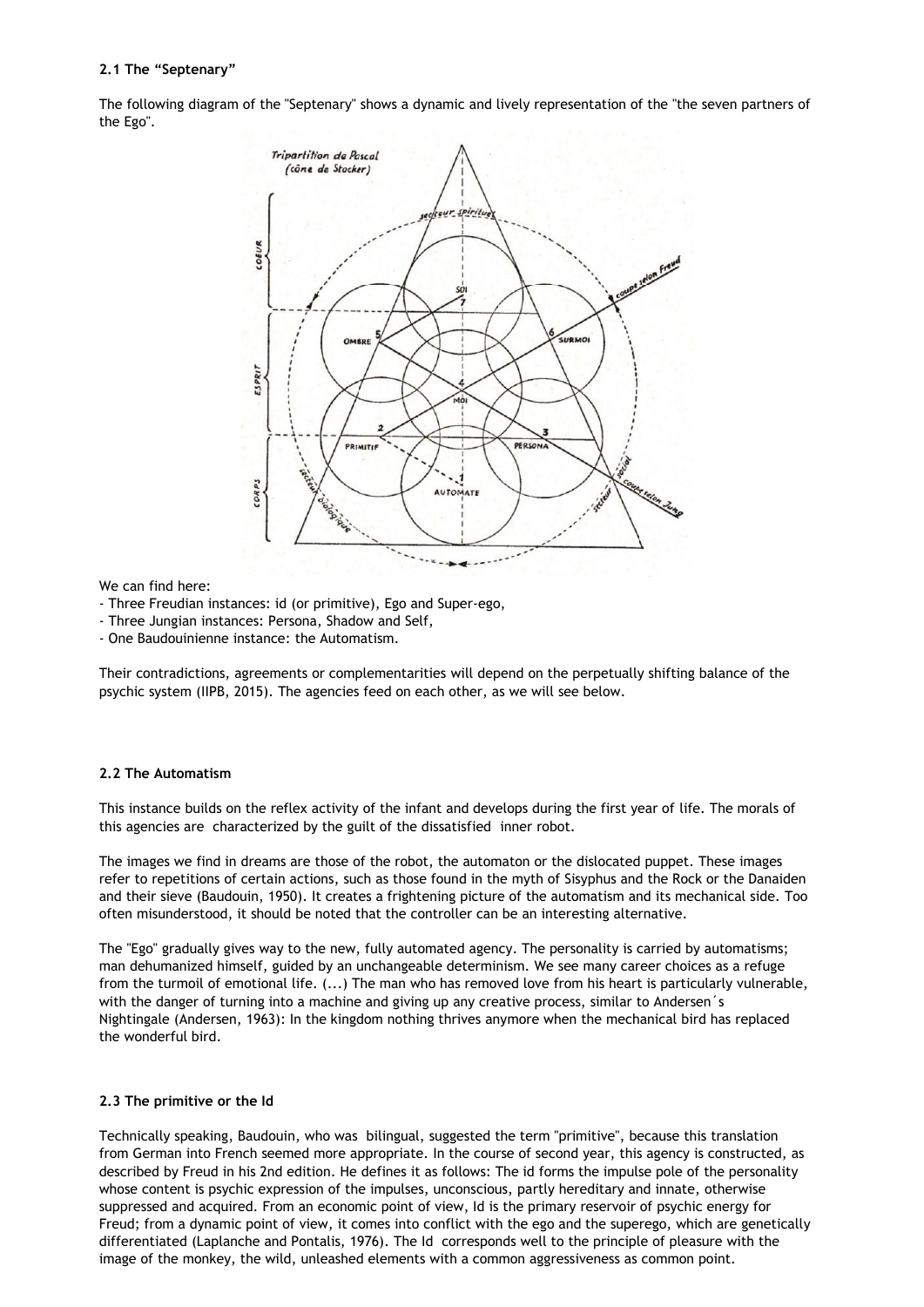Baudouin is different from Freud and believes that sexuality is part of this basic instinct, but it must be enriched by the notion of complex. Let us quote Baudouin: "the same complex," he writes, "pertains to a group of tendencies which are at various stages, age and emotional levels, which is what prohibits the exclusive purchase of genetics. A fact is interpreted therefore not only in the sexual sense, as does Freud." (Bevand, 1985).

#### **2.4 The Persona**

To understand this agency, we must understand Jung´s psychology. According to his research, he finds himself before the ego facing the outside world, this agency that develops in the third year of life. This resembles the mask worn by the Greeks in the old theater, and today the mask we wear, for example, in society. We tend to focus on the image we reflect (Baudouin, 1963). In La psychologie de C.G. Jung (page 10), Jolande Jacobi wrote that the Persona is a compromise between the individual and society as to what the individual appears to be.

This agency is formed by imitation, it is the need of norms, it is an attempt to build the next agency, the ego. If the patient is unaware of his persona, he may not understand it, become effusive, and be possessed by his own persona. We find them in the dream as very chic people or people who entertain (Bétrisey, 2018-1).

Quote from Richard Bévand: "There are connections between the persona and the automatism; it´s the grimaces and the tics. If the educator represses them, the child will fall back to the automatism, while if they are accepted, there will be the possibility to sublimate in the direction of the spectacular. (...) Guilt emerges when there is an unfaithfulness to a role (...) in the tradition that leads to feelings of shame and humiliation".

At the age of four, the ego is formed. To move from the persona to the ego is to move on from mere appearance to being. In his major work, De l´instinct à l´esprit (p. 215), Charles Baudouin distinguishes himself from Freud while affirming the theories of the Viennese master. "It is important in particular not to define the ego by the left-over of other instances, or even by a list of functions whose choice would always be arbitrary, but to insist on its role as intermediary, on the synthesis function that characterizes it eminently. If we add the function of reality to this, we finally recognize the higher functions of psychology of Pierre Janet."

Later, he will explain his point of view in this way. "Between these two well-armed forces, between these brigands and this police, the ego presents itself as an honest, rather innocent citizen, who is in combat and indeed bears the costs of this with his body" (Baudouin, 1950). Unlike Freud, Baudouin argues that the will is not tied to the superego, but to the ego.

Jung, on his part, "sees it very differently than Freud, but if you look at it closer, there are many overlaps, and there is no reason to feel confused." The Freudian distinction: conscious and unconscious, is taken up by Jung, "but he makes a distinction right from the start, a personal unconscious and a collective unconscious. (...) Jung essentially means that part of the unconscious that has an identical structure in all subjects. It´s the place of the archetypes." (Jung "*Ma vie*") in Baudouin, 1950, p.218-219).

This phase of the ego is that of the coherence of its seven partners, it is the reality principle. Here are some examples of the images of the ego: the god Mercury, characterized by cunning and ingenuity, liveliness and by his function as ambassador between earth and heaven, earth and hell; Little Thumbling (...), the hero, the tree. In terms of his morality, one could call it the well-understood interest (Bévand, 1985).

#### **2.6 The shadow**

Due to the fear of the night, of darkness, the shadow appears in the 5th year of life. It is this part of ourselves, one that we suppress, that we are afraid of.

Jung and Baudouin clearly name these images that appear in dreams. We find dark, black, disturbing, dangerous characters with tribal rituals. This is our double, the other in us, as Jung said. The analysis' work is precisely to allow the self, who repressed these images, to accept and face them. Could it not be like in Baudelaire Les Fleurs du Mal (N.T. English title: The Flowers of Evil), which was inspired by the "black beauty" Jeanne Duval, who embodies this shadow or this dark anima? Musset depicts the shadow in a poem like this: A stranger dressed in black / who looked like a brother to me.

Let us take note of an important point: the Shadow must not be confused with the Primitive, since it consists of the repressed. The primitive is the impulsive pole of the personality, the content, the psychic expression of impulses, is unconscious, partly hereditary and innate, for the other repressed and acquired. The shadow thus appears later as the primitive, namely the Freudian Id (Bévand, 1985).

Having set aside, certain psychic elements to make way for the ego, we find regret that we have had no opportunity to achieve this.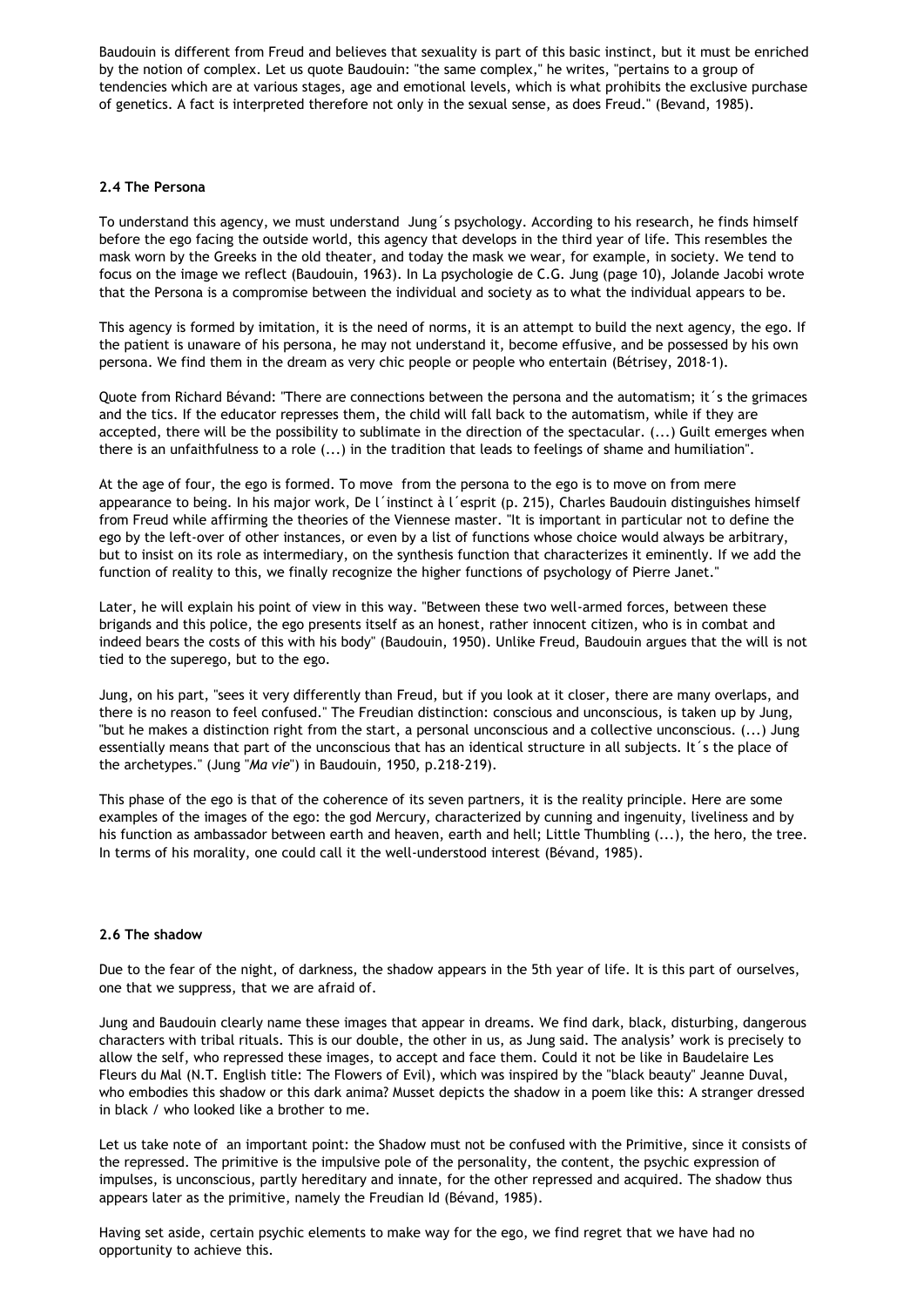#### **2.7 The superego**

In order to present this agency, which forms at the age of 6, we will describe the following dream: During a short trip made during the analysis, David (obs 1372) spends one evening at a hotel in a foreign city. He hears a sudden noise above his head and gets really scared. He raises his head and looks out of the window, just across from the hotel, stands the bell tower of a large church, whose presence he had not noticed before. It was the bells; he sees this threatening tower, which dominates him and seems to lean over him; The whole thing lasted only a second, but before he rises, he stands there, in a moment of elemental horror.

The associations showed that at that moment he had really projected on this thundering tower an inner reality that was identical to the father and the terrible God, and responded in every way to the description of one of the aspects of the superego.

In this regard , images are often superior, powerful, authoritarian individuals with prohibitions. In addition to this social form, we often find the parents´ education and morality. His morale gives the order to act or warns of the worst to come.

Without it being necessary to give a classical definition of the superego, it seems necessary to me to point out that Baudouin considers this agency a predisposition to identification, as when we talk about parents. It invites the intelligence to exercise its critical jurisdiction. He also points out that too often and against Freud´s point of view, the superego is often been understood only from a negative angle. So we might wonder if it is just the heir to the Oedipus complex?

To get to the next agency, the self, we have to take another look at Jung. The superego is certainly an archetype, he believes, a figure to whom different people attribute similar characteristics. You will have understood that in this case we include the animus and the anima, which are not limited like the superego and its morality. Bévand (1985) wrote that they were amazed or scared, that these figures represent the ideal of the opposite sex, the male ideal for women, and the female ideal for men. Animus is the bearer of the male world and spirit, while anima is the bearer of the feminine world and the soul. The meditating aspect of Animus et Anima leads to the background: the self.

### **2.8 The Self**

The integration of this last agency finalizes the individualization process and thus the integration of the other instances. It would be very presumptuous to think about reaching the self, so it would be better to achieve it (Bétrisey, 2018-1).

To explain this agency and to clear up some misunderstandings, we will refer to the work of Jung (Baudouin, 1963). The self has in itself infinitely more than just an ego, as symbolism has demonstrated from earliest times. The self is the other or the others, not just the self. Individuation does not exclude the world but includes it. One has to pay attention to the confusion between "becoming conscious" (*Bewusstwerdung*) and becoming one´s self (*Selbstwerdung*). It is therefore not an inflation of the ego!

With humor, Jung says, "The ego is for the self, what the strong and impolite passer-by is for the child-god, the enlightened "Puer Aeternus" that Saint Christopher carries on his shoulders? All right, but the symbol is actually more complex, because the passer-by is a common image of the transcendental function. Sun pictures and mandalas are too. Then we could talk about an encounter between man and God».

#### **Conclusion**

In his time and even today, the technique of Charles Baudouin has its critics. Some criticize him for his abstractions when the psychology of the instances is based on a clinical reality. Others blame him for his eclecticism, while Baudouin speaks of synthesis and complementarity.

Looking through this article on the seven agencies, we can clearly see this complementarity between Freud and Jung. Baudouin has always endeavored to integrate the various contributions of psychology. His various personal analyzes enabled him to verify the psychoanalytic theories of his colleagues at the time. Thanks to his independence, he could not be restricted and thought outside the box . Today, in 2018, his designs are perfectly usable for analysis (Bétrisey, 2018-2).

Baudouin concludes : "The results of our experiment were clearly summarized in the following table, in which (...) we believe that we can specify the meaning of each instance by letting it conform to a behavioral principle (in the sense of Freud, who spoke of the principles of pleasure, reality and repetition). By this we indicate, faithful to our method, how the same facts can be translated into the two registers of introspection and